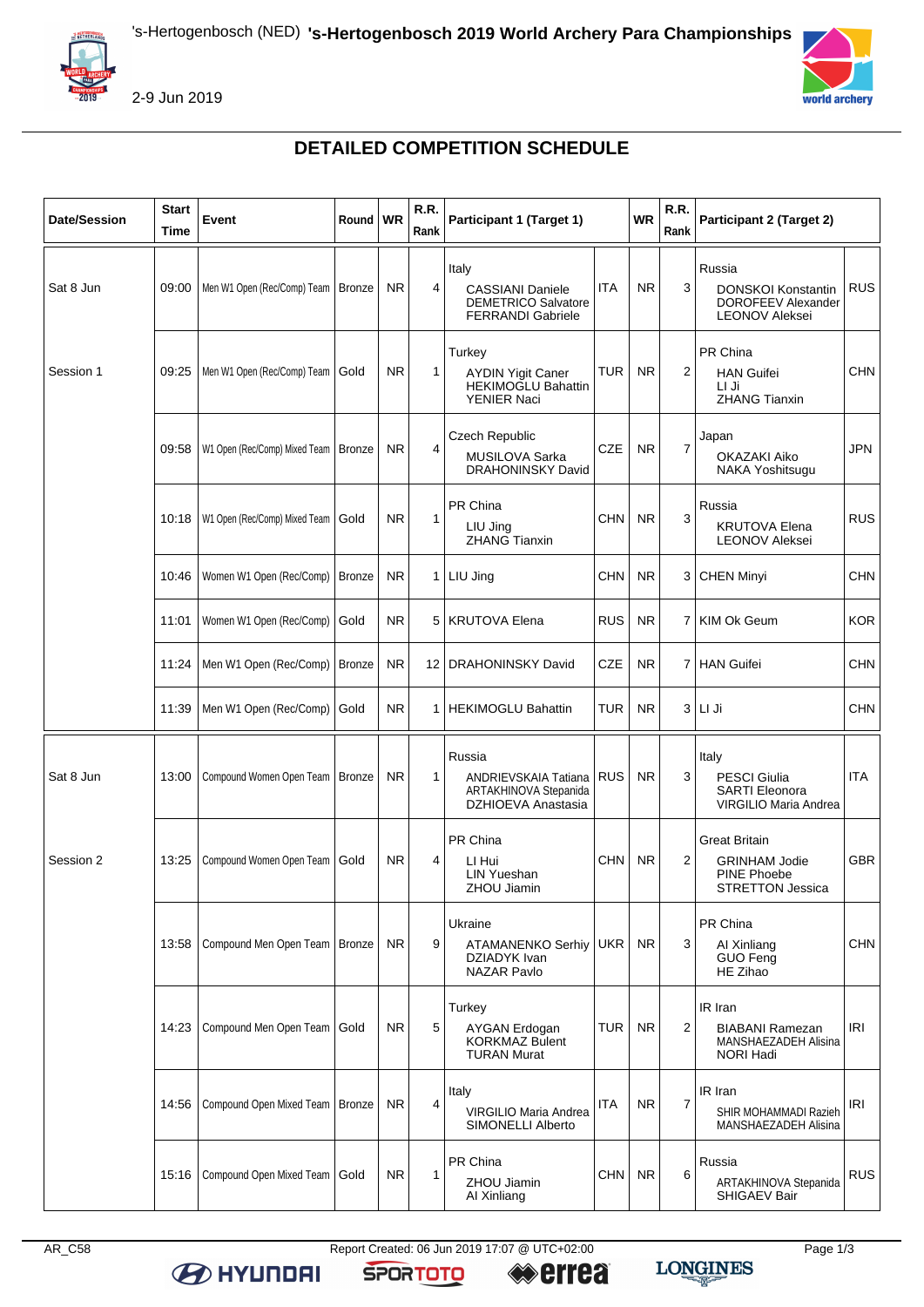



2-9 Jun 2019



## **DETAILED COMPETITION SCHEDULE**

| Date/Session      | <b>Start</b><br>Time | Event                                | Round   WR |     | R.R.<br>Rank   | Participant 1 (Target 1) |            | <b>WR</b>      | R.R.<br>Rank | <b>Participant 2 (Target 2)</b> |            |
|-------------------|----------------------|--------------------------------------|------------|-----|----------------|--------------------------|------------|----------------|--------------|---------------------------------|------------|
| Sat 8 Jun (Cont.) |                      | 15:44   Compound Women Open   Bronze |            | NR. |                | 4   ANDRIEVSKAIA Tatiana | <b>RUS</b> | <b>NR</b>      |              | 10 SARTI Eleonora               | <b>ITA</b> |
| Session 2         |                      | 16:01   Compound Women Open   Gold   |            | NR. |                | 8   ALIM Nur Syahidah    | <b>SGP</b> | NR.            |              | 3 STRETTON Jessica              | <b>GBR</b> |
|                   | 16:26                | Compound Men Open                    | Bronze     | NR. |                | <b>STUTZMAN Matt</b>     | USA        | N <sub>R</sub> |              | 10 KUMAR Rakesh                 | <b>IND</b> |
|                   |                      | 16:43   Compound Men Open            | Gold       | NR. | 5 <sub>1</sub> | <b>THOMPSON Ben</b>      | <b>USA</b> | <b>NR</b>      | 22           | <b>TURAN Murat</b>              | <b>TUR</b> |

**B** HYUNDAI

**SPORTOTO** 

**errea**